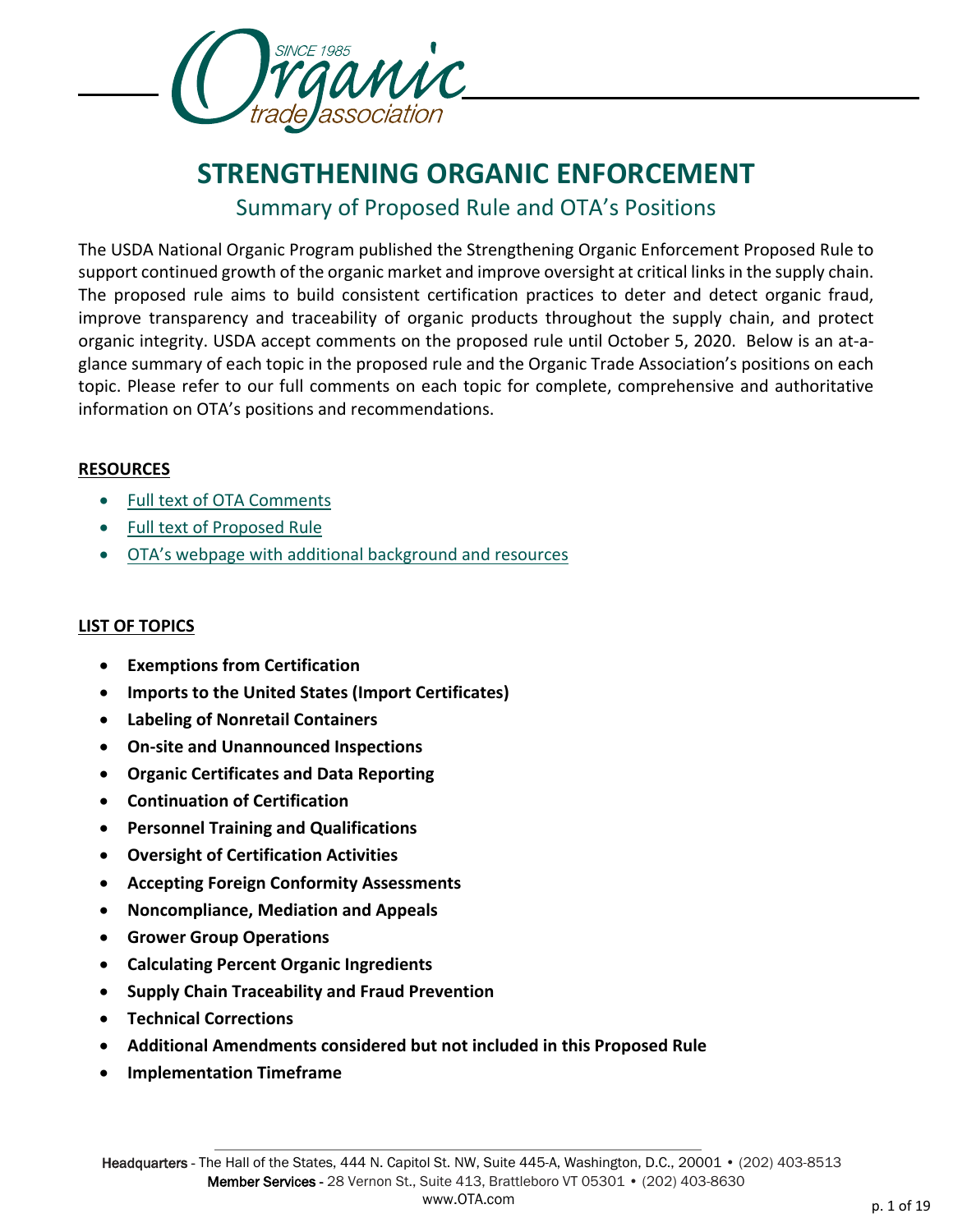

**Exemptions from Certification – Proposed Rule Section #1**

#### **SUMMARY OF PROPOSED RULE**

- **Revise the definition of** *Handle:* **To sell, process, or package agricultural products, including but not limited to trading, facilitating sale or trade, brokering, repackaging, labeling, combining, containerizing, storing, receiving, or loading.** (Intended to include brokers, traders, importers, exporters.)
- Any operation that conducts activities described in the definition of *Handle* must be certified, unless they meet a specific exemption.
- **Retail operations are exempt if they sell but do not process, or that only process on-site at the point of sale to the final customer**. The definition of *Retailer* is revised to include on-line or virtual retailers.
- **An operation that only stores, receives and/or loads agricultural products, but does not process or alter such products is exempt.** (Intended to exempt storage facilities, transporters, distributors, and warehouses that are not combining, splitting, containerizing, packing, repacking, treating, sorting, opening, enclosing, or labeling/relabeling.)
- Exemptions retained in the proposed rule include operations with less than \$5000 or less in annual income, and operations that handle products with less than 70 percent organic ingredients or only identify organic ingredients in the ingredient statement.
- All exempt operations must prevent commingling and contamination; additional recordkeeping and labeling requirements for some exemptions.
- NOP considered an amendment but did not include this in the proposed rule regarding identification of brand owners on products produced under private label arrangements.

#### **OTA supports:**

- Amending the regulations to clarify the applicability of the regulations and limit the types of operations exempt from organic certification.
- Full organic supply chain certification. The opportunity to be exempt from certification should be very limited, clearly defined, and based on activities that pose little or no risk to traceability and organic integrity.
- The proposed requirement that intermediate market actors such as brokers, traders and importers and other entities that facilitate the sale or trade of NOP certified products, such as traders and importers, should be certified, even if they do not take physical or financial possession or ownership of the product they represent.
- Bringing operations that do not need to get certified under the single term of "exempt," and eliminating the term "excluded." This will simplify terminology and reduce confusion and misinterpretation about who needs to be certified.
- The preamble in clarifying that grain elevators and ports of entry that are loading, unloading and/or transferring unpackaged product must be certified, as well as storage facilities that are splitting, combining and storing lots and loads and/or repackaging or relabeling.
- Modernizing the term and definition for '*retail operations'* to capture in-person and on-line or virtual transactions.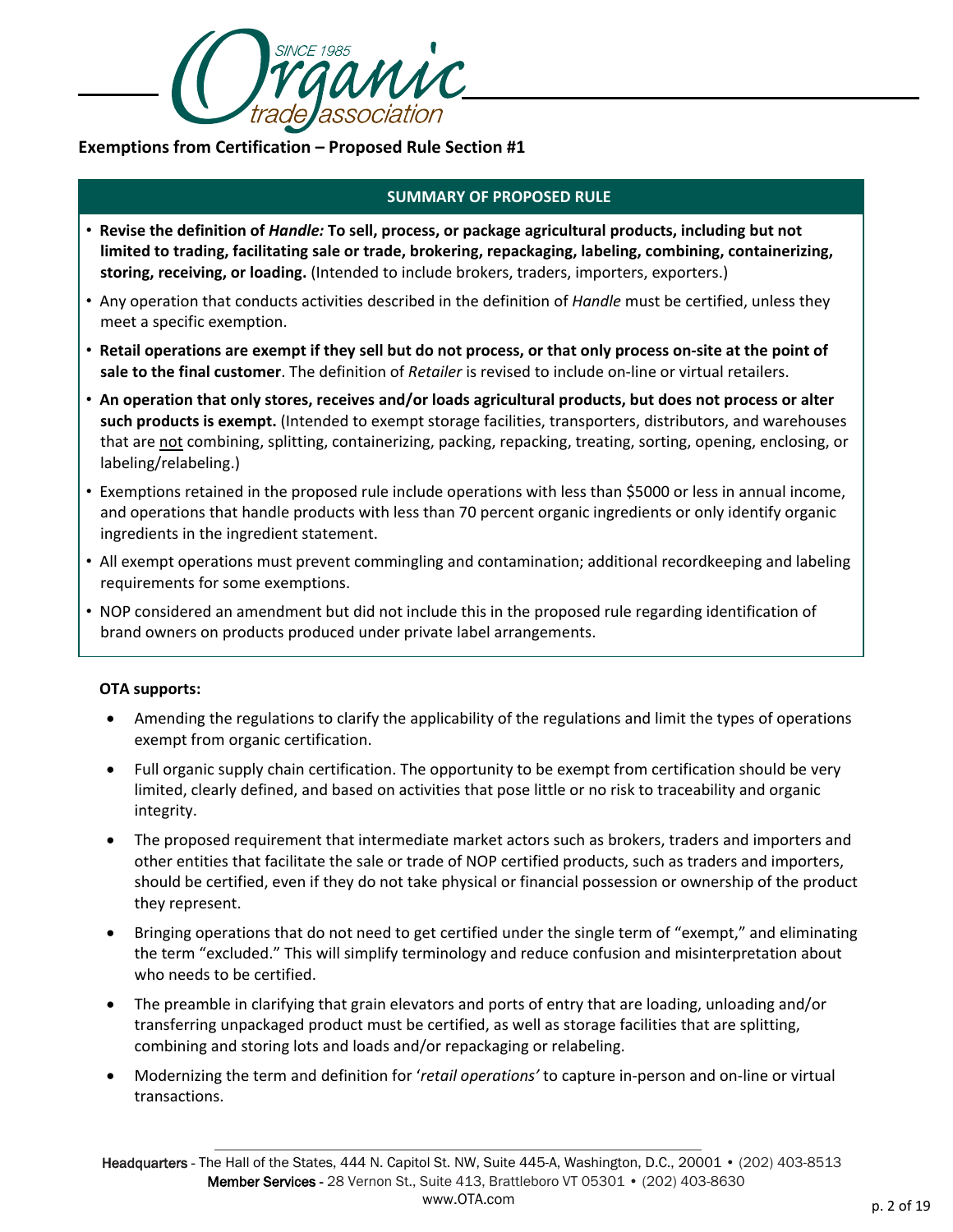

#### **OTA does not support:**

• The proposed amendment that eliminates the distinction between 'packaged' and 'unpackaged' product as it relates to receiving, storing and loading activities that may be exempt. Eliminating this distinction could allow high-risk handling operations receiving and loading unpackaged organic product, such as grain elevators and ports of entry, to be exempt from certification. To reduce the opportunity for organic fraud, handling operations that are storing unpackaged product MUST be certified.

#### **OTA recommends the following exemptions from certification, provided the allowance is very restricted and narrowly defined:**

- Exemptions may be granted only for transporters, storage operations, customs brokers and freight forwarders and retail operations that meet the following conditions (activities) and can comply with the organic requirements outlined below:
	- o **Retail operations that handle, but do not process**
		- Associated distribution centers must meet the conditions of §205.101(e) in order to be exempt
	- o **Retail operations** that 'process' NOP certified
		- **Products that are 'processed' by the retail operation must be handled on-site at the point** of sale to the final consumer
		- Associated distribution centers must meet the conditions of §205.101(e) in order to be exempt
	- o A **handling operation** or portion of a handling operation that only handles agricultural products that contain less than 70 percent organic ingredients, or that only identifies organic ingredients on the information panel.
	- o **Storage operations** that *only* store, receive, and *ship* NOP certified products that arrive in sealed packages or containers, and do not sell, process, package/repackage, label/relabel or otherwise handle such products while in the control of the operation.
	- o **Transporters** that *only* transport certified organic products.
	- o **Customs brokers and/or freight forwarders** that *only* act as an intermediary between importers and the government or between shippers and transportation services, but do not take physical or financial possession or otherwise handle the agricultural products.
- The exempt operations described above must comply with the following organic requirements (see details in our comments below):
	- o Commingling and Contamination Prevention to protect organic integrity
	- o Labeling requirements to ensure products are not misrepresented to the buyer or the consumer
	- $\circ$  Record keeping requirements to prove organic status and verify organic integrity

# **OTA recommends the following revisions or additions to clearly convey, in the proposed text, the activities that must be certified and the operations and activities that may be exempt:**

• Revise the definition of 'handle' to better capture the activities in the organic supply chain that must be certified unless specifically exempt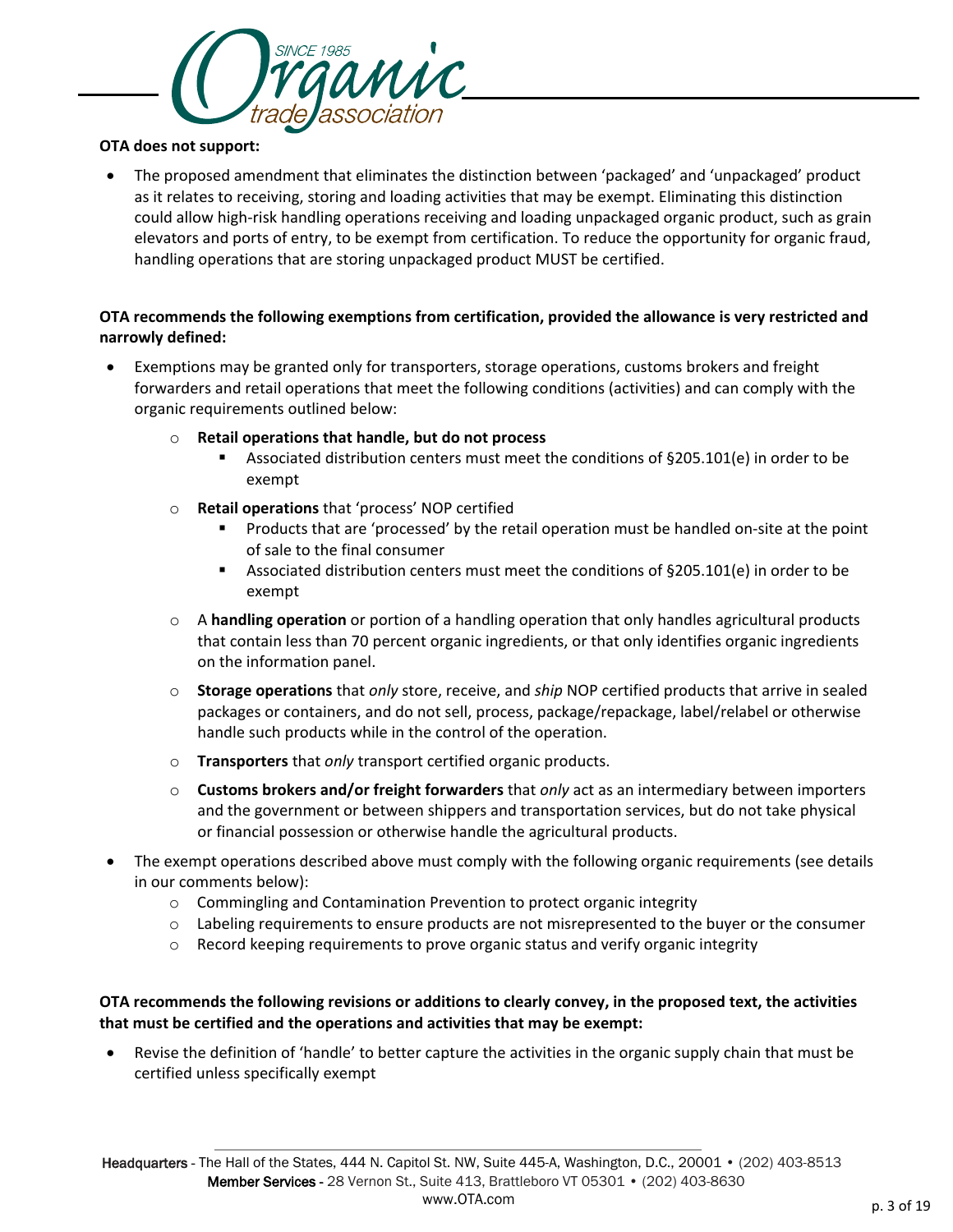

- Revise the definition of 'handler' and 'handling operation' so they are synonymous and depend on the term 'handle'
- Add the definition of 'handle' to §205.270 (Organic Handling Requirements) of the regulations to formally integrate the new definition and its corresponding activities into the regulation.
- Revise the proposed exemption for operations that only store, receive and/or load NOP certified product to apply only to products that are *sealed in a package or container*. Also replace the term 'load' with 'ship' because the term 'load' implies a bulk or unpackaged product is being handled. The term '*ship*' would not exclude the activity of '*loading,*' it simply infers a different meaning.
- Strike the term 'alter' and replace with "or otherwise handle," or, add the term 'alter' and a definition to the regulation.
- Add an exemption for an operation that only *transports* (add as § 205.101(f)) to clarify that transportation is an exempt activity.
- Add an exemption for an operation that only handles the intermediary logistics of shipping agricultural products between importers and the government or between shippers and transportation services, but does not sell or otherwise handle the agricultural products. Examples include customs brokers and freight forwarders. (add as § 205.101(g) and add new § 205.101(h)) for record keeping)
- Revise the exemptions for retail operations to make a clear distinction between retail operations that '*handle*' but do not process, and retail operations that *process*.
- Add a term and definition for 'package' and 'packaged product'
- Revise the proposed organic requirements that exempt operations must comply with, so they are better aligned with risk to organic integrity and will better allow for oversight and surveillance activity.
- Revise the regulatory language at § 205.100 and § 205.310 to eliminate the term "excluded."

#### **OTA further recommends:**

- Revisions to the rule that will reinforce and strengthen the relationship and shared responsibility between certified operations and exempt operations. Certified operations must ultimately be responsible for verifying their supply chains and ensuring that exempt operations are protecting organic integrity and maintaining organic product traceability. However, exempt operations should be required to maintain records to verify the status of the organic products they are handling, and the measures they are taking to protect organic integrity.
- Updating existing and/or creating new NOP Guidance to assist certifying agents and certified operations comply with the new requirements.
- Releasing NOP Guidance for Retail Operations to help clarify the exemptions under § 205.101(b) and § 205.101(c) and the labeling requirements exempt retail operations must comply with.
- Increased oversight and surveillance of exempt operations to ensure they are in compliance with the applicable organic requirements.
- A two-year implementation timeframe (after the publication of the final rule) for handling operations that must get certified as a result of this proposed rule.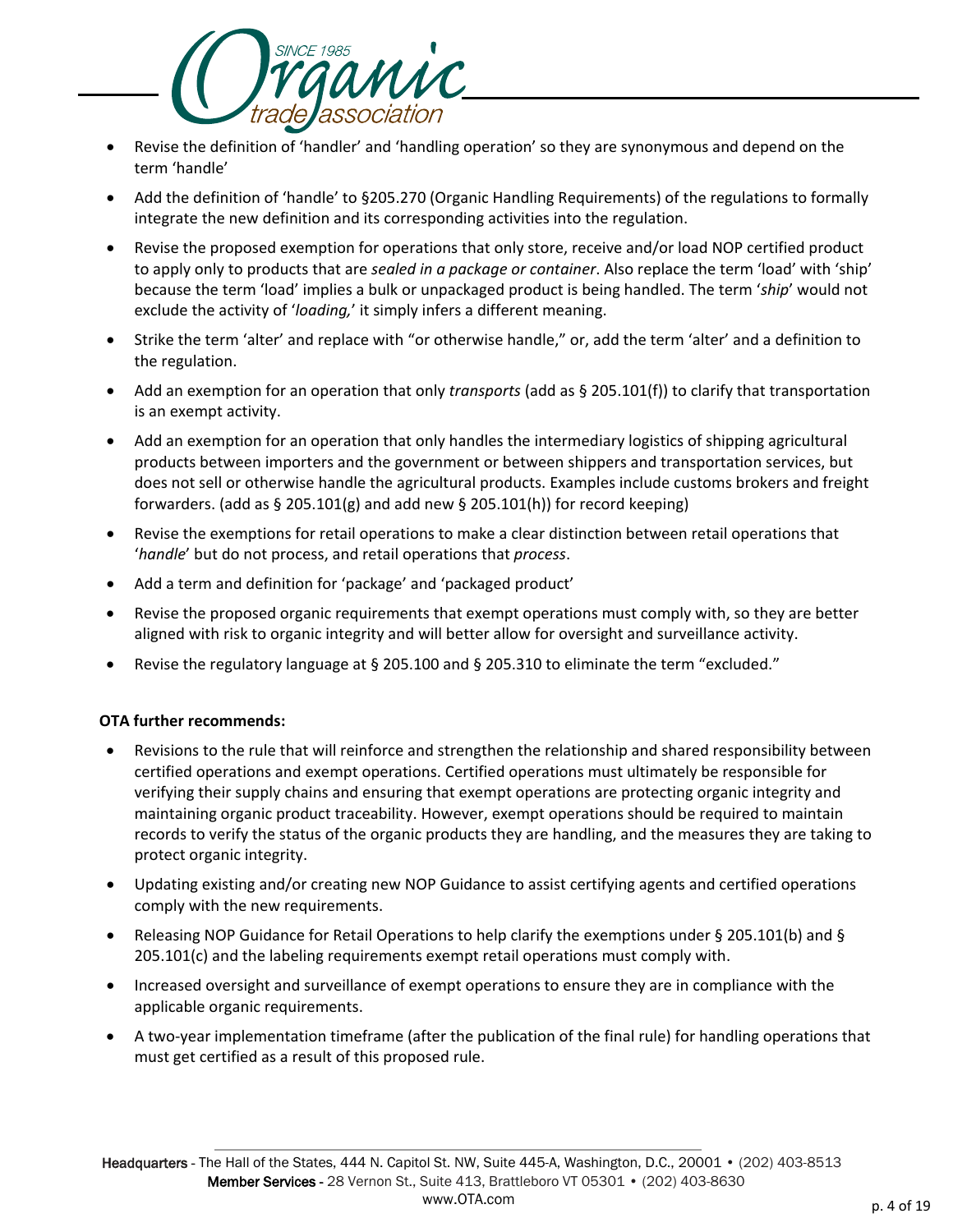

# **Imports to the United States (Import Certificates) – Proposed Rule Section #2**

- **Each shipment of organic products imported into the U.S. must be associated with an NOP Import Certificate, regardless of country of origin.** Not intended to slow trade. Organic imports that pass through U.S. Ports of Entry need to be associated with –but not accompanied by– an NOP Import Certificate. Product can be exported and landed in U.S. in advance of NOP Import Certificate being issued, meaning that a shipments may enter the U.S. stream of commerce without an import certificate at the time of entry.
- **Certifier must review each exporter's request for an NOP Import Certificate and issue valid certificate for compliant products within 30 days.**
- **Data from the NOP Import Certificate must be uploaded to US Customs and Border Protection's Automated Commercial Environment (CBP-ACE) system.** Should occur within 10 days after the shipment physically entering the US.
- **The importer must verify compliance of the physical shipment:** that the physical shipment aligns with NOP Import Certificate and has not been in contact with prohibited substances since export.
- **Equivalent data sources may substitute for NOP Import Certificate**
- **The exporter and importer are both intended to be certified under proposed rule for exemptions from certification.** 
	- OTA supports the expanded use of electronic import certificates to support supply chain traceability and import data transparency.
	- OTA recommends that AMS aggregates and reports data from the CBP-ACE system to meet the need for reliable comprehensive data on organic imports that is not currently provided by HTS codes.
	- OTA supports the allowance of equivalent data systems to be used as a substitute for NOP Import Certificates provided that the same data is able to be collected and is able to (and required to) be uploaded to the CBP-ACE system.
	- OTA recommends that NOP clarify which party is responsible for uploading the Import Certificate (or equivalent) into the CBP-ACE system.
	- OTA recommends revisions to the proposed definitions of *organic exporter* to ensure clarity and alignment of the exporter's activities under the definition of *Handle* as proposed in Section #1 of the Proposed Rule.
	- OTA does not support the 30-day timeframe for certifiers to issue certificates as written in the proposed rule because it is not tethered to the CBP's deadline for uploading data into the ACE system, nor the importer's responsibilities upon receiving the shipment.
	- OTA recommends that certifiers issue valid NOP Import Certificates for compliant shipments as soon as possible, ideally upon arrival of the physical shipment at the U.S. Port of Entry. However, the procedures and deadlines for requesting and issuing NOP Import Certificates need to accommodate various modes of transportation and frequencies of shipments (particularly perishable, high frequency and/or short-notice shipments arriving by ground transportation from Mexico and Canada), balanced with certifier's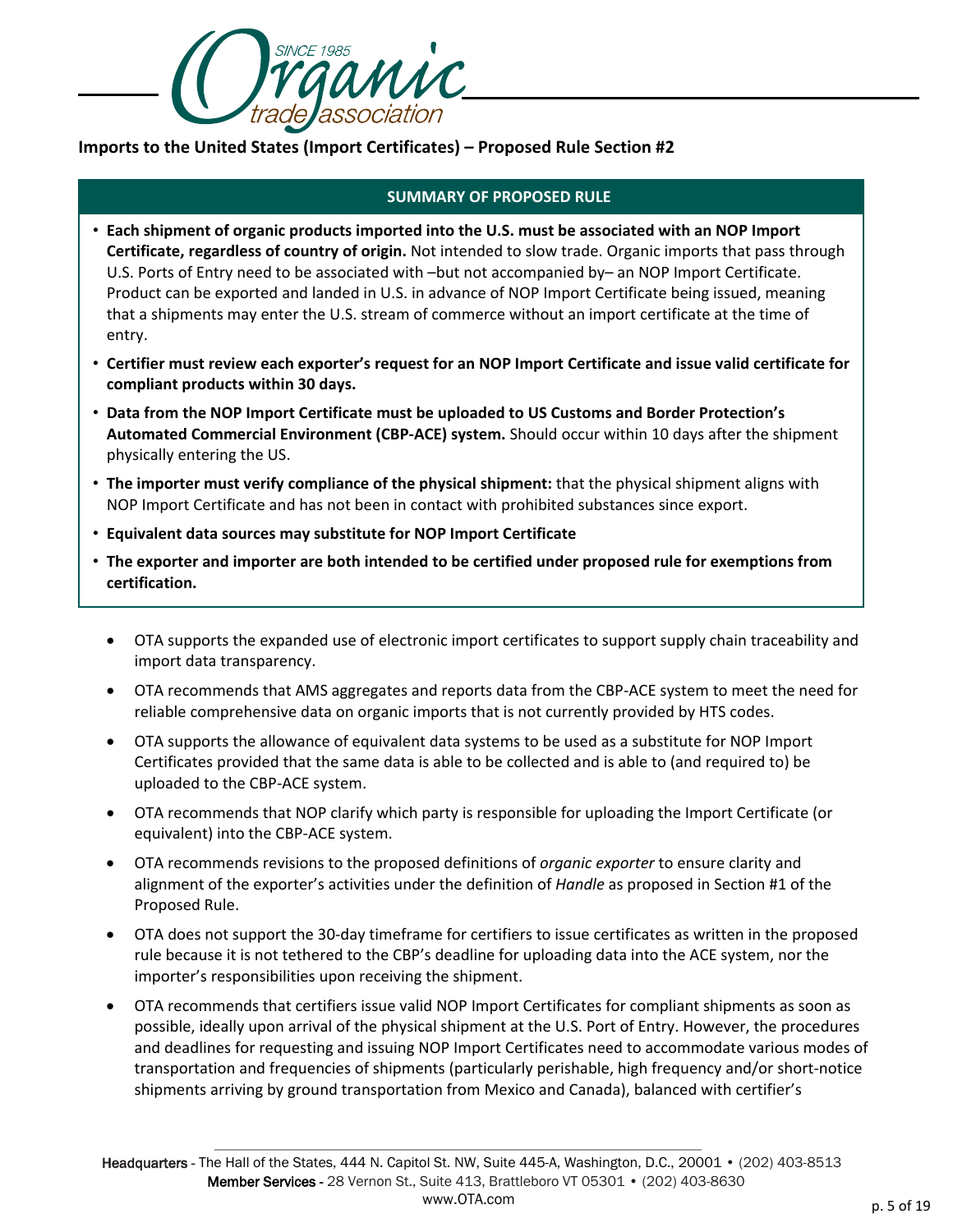operational capacity, without impeding legitimate trade flow or compromising organic integrity and enforcement capabilities. We recommend that NOP issue guidance to explain the procedures and ideal deadlines for requesting and issuing NOP Import Certificates.

MMC

• OTA recommends the implementation of this section of the proposed rule (with OTA's requested revisions and guidance) using a phased approach that accommodates the increased resources needed for certain types of imports: two years from publication of final rule for shipments by ground transportation from Mexico and Canada; one year from publication of final rule for all other imports. We also recommend that NOP completes a successful pilot test of the new electronic organic import certificate before the final rule is fully implemented.

# **Labeling of Nonretail Containers – Proposed Rule Section #3**

- *Nonretail container* **is currently defined in the NOP Regulations as "Any container used for shipping or storage of an agricultural product that is not used in the retail display or sale of the product."**
- **Organic Identification is a new mandatory label element:** Must use the term, "100 percent organic," "organic," or "made with organic (specified ingredients or food group(s))," as applicable.)
- **Certifier Statement is a new mandatory label element:** Must identify the certifier of the "producer of the product, or, if processed, the certifying agent that certified the last handler that processed the product"
- **Name of certified operation remains optional.**
- **Traceability Information (e.g. lot numbers) remains mandatory on label**
- Preamble allows for some exceptions for on-container displays of mandatory information when impractical, e.g. for large containers that are associated with a mode of transportation or storage (trucks, barges, etc.), as long as the mandatory information is evident in documentation associated with and traceable to the container
	- OTA supports mandatory organic identification on nonretail containers, and recommends the regulations allow flexibility for operators to use alternative abbreviations or indicators of a product's organic status.
	- OTA does not support the proposed rule that designates the name of the certified operation as optional. OTA recommends mandatory identification of the certified operation and the certifier on nonretail containers.
	- OTA recommends a regulatory revision to improve consistency in identifying which operation and certifier should be displayed on nonretail containers.
	- OTA supports the ongoing requirement to display traceability information such as lot numbers on nonretail containers.
	- OTA recommends that implementation of these requirements provides flexibility for organic operations in displaying mandatory information on nonretail containers in a manner that is adaptable to the wide variety of nonretail containers while still ensuring that the information is immediately accessible.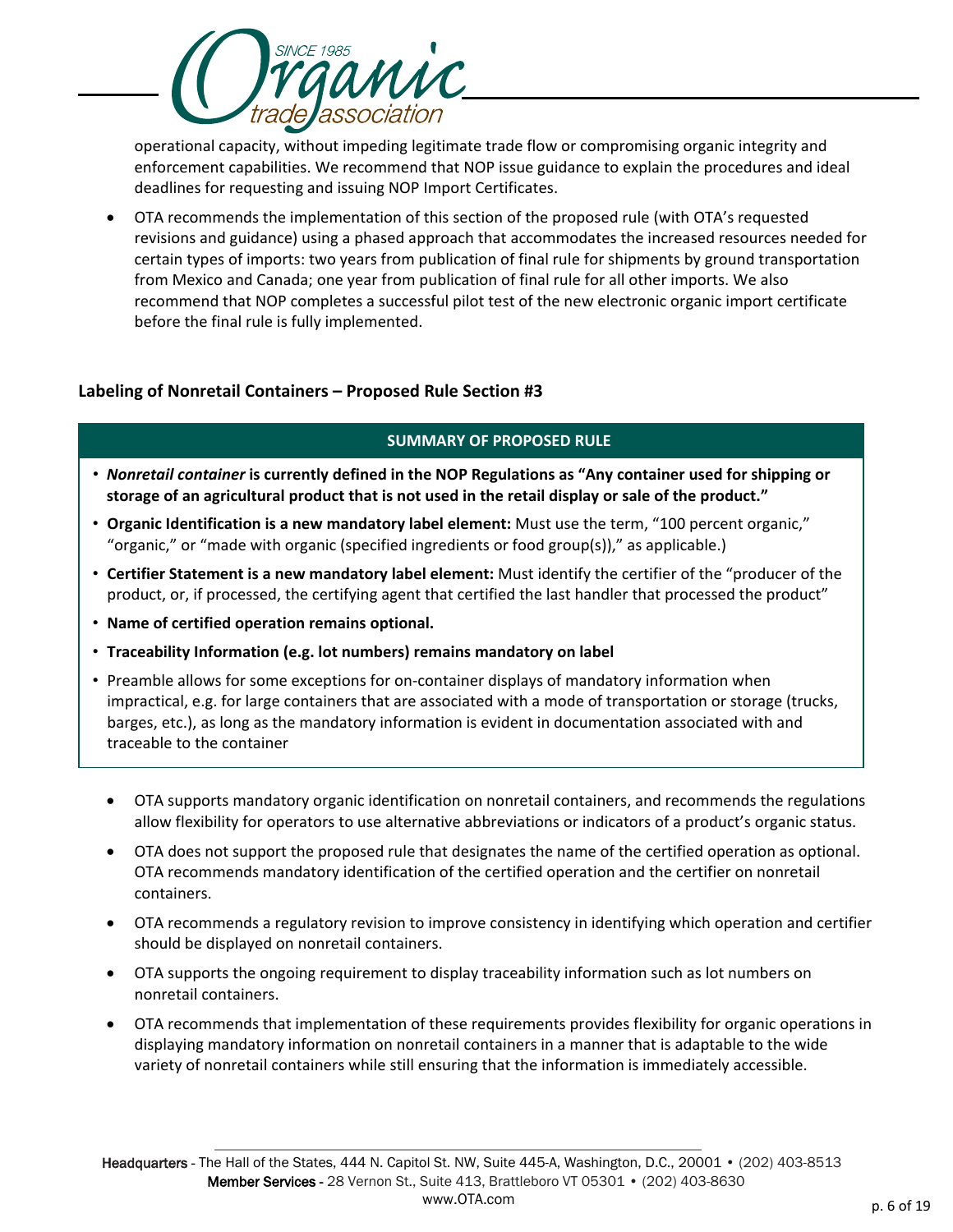

- OTA recommends that NOP develop additional guidance to support common understanding and consistent implementation of the requirement that nonretail containers "*must display"* the mandatory information listed in §205.307.
- OTA recommends the implementation of the proposals in this section (with OTA requested revisions and recommended guidance) within two years after publication of the final rule.

# **On-site and Unannounced Inspections – Proposed Rule Section #4**

- **Requires certifiers to conduct mass-balance audits during inspection** 
	- Verify that sufficient quantities of organic product and ingredients are produced or purchased to account for organic product sold or transported
	- Must involve risk-based selection of products to audit
- **Requires certifiers to conduct trace-back audits during inspection** 
	- Verify that organic products and ingredients are traceable by the operation from the time of production or purchase to sale or transport; and that certifying agents can verify traceability back to the source
	- Must involve risk-based selection of products to audit
- **Requires certifiers to conduct unannounced inspections on at least 5% of operations they certify.**
	- May select operations for any reason (random, risk-based, investigation)
	- Certifiers must not accept applications from operations in locations where they are unable to conduct unannounced inspections
	- OTA supports mandatory unannounced inspections of a minimum of 5 percent of the operations it certifies.
	- OTA recommends that certifiers have procedures for identifying high-risk operations and products to conduct risk-based unannounced inspections beyond the 5% minimum, as needed, and in response to complaints and investigations.
	- OTA supports the requirement to only certify operations in areas where the certifier is able to conduct unannounced inspections.
	- OTA recommends updating Guidance 2609 to further explain expectations around unannounced inspections.
	- OTA supports the proposed requirement for certifying agents to conduct "trace-back" and "massbalance" audits during inspections.
	- OTA recommends including reference, in the regulation, to the common terms "trace-back audits" and "mass-balance audits."
	- OTA recommends that the meaning of the term '*source*' as used in the requirement for supply chain traceability audits be clarified.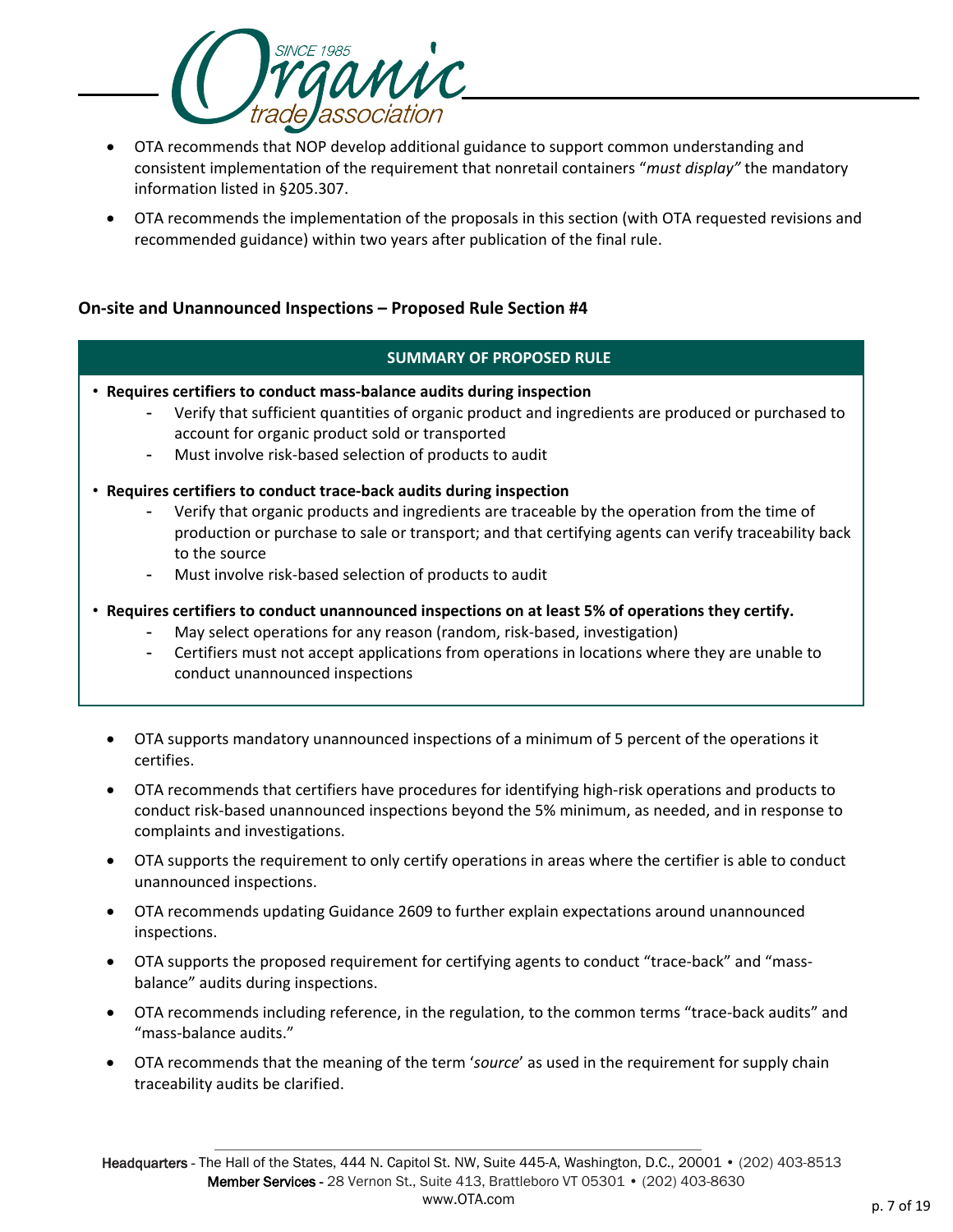

- OTA recommends adding as a new term and defining '*supply chain traceability*' in the organic regulations.
- OTA supports the proposal that all requirements in this section be implemented within one year after the publication of the final rule.

# **Organic Certificates and Data Reporting – Proposed Rule Section #5 & #7**

#### **SUMMARY OF PROPOSED RULE**

- **Requires certifiers to generate organic certificates from the NOP Organic Integrity Database.** 
	- Mandatory data elements on certificate is not specified in the rule text
	- Certifier may issue optional certificate addendums with additional info
	- Intend to include new requirements for expiration date on certificate to help assesses whether an organic certificate is current although it would not impact the certification status of the operation, even if expired
- **Add new term INTEGRITY to define the NOP Organic Integrity Database**
- **Requires certifiers to maintain current and accurate data in the NOP Database for each operation that it certifies.**
	- Certification status must be update within 3 days of surrender, suspension, or revocation
	- Intended to include list of certified products and acreage data among other data fields (data fields and frequency of updates is not specified)
- **Removes several reporting requirements for certifiers in lieu of new requirement to report to eh NOP Database.**
	- No need to send copies of notices of approval or denial of certification to the Administrator following the issuance of NCs to an applicant
	- No need for certifiers to submit annual list of certified operations master list to Administrator submit by Jan. 2nd

#### *Certificates of Organic Operation*

- OTA does not support formalizing 'INTEGRITY' as the name of the NOP Organic Integrity Database. We support the proposed definition, but request that the associated term retain the full clause of "Organic INTEGRITY Database" along with its acronym "OID."
- OTA recommends adding the term '*organic integrity,*' as it is typically used, to the organic regulations to clearly define a core concept that is integral to the purpose of this proposed rule and used throughout this proposed rule.
- OTA supports the use of uniform organic certificates generated through OID, but we have concerns about the time and resources it will realistically take to achieve this goal as a requirement.
- OTA does not support a certificate expiration date. An expiration date is more problematic than it is useful. The goal of ensuring a consistent way of communicating and interpreting the validity and status of an organic certificate can be accomplished other ways.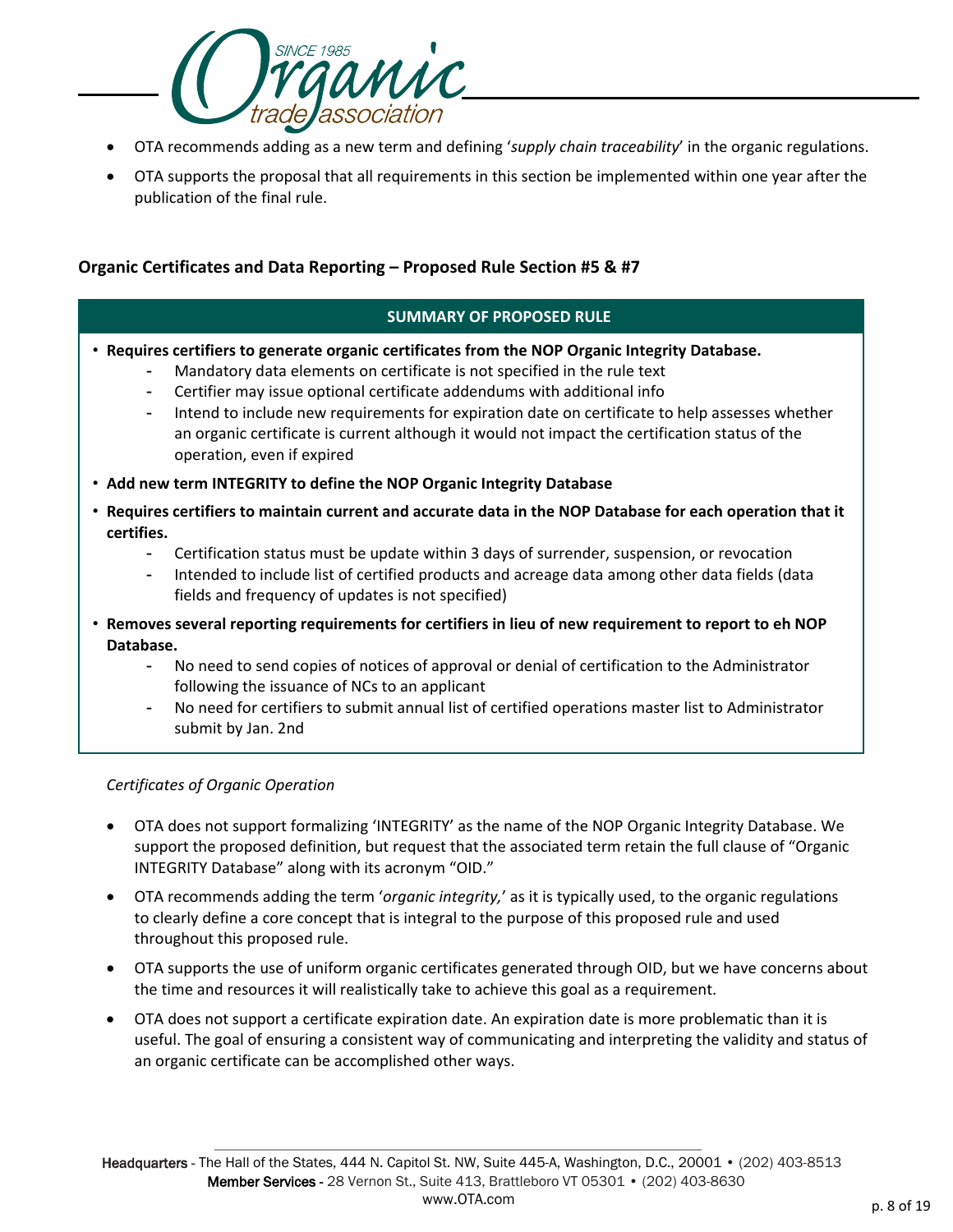

• OTA recommends a *two-year* implementation period after the publication of the final rule for the proposals in this section.

*Paperwork Submissions to the Administrator*

- OTA agrees that accurate and current data must be reported and maintained in the NOP Organic INTEGRITY Database (OID).
- OTA supports global use of the Organic INTEGRITY Database (OID).
- OTA recommends that grower group operations be identified as such in the OID and identify how many members are in the group.
- OTA recommends that NOP issue a final rule that explicitly requires data reporting by crop type, acreage and location (e.g. state), and number of animals by livestock type and location (e.g. state), on a monthly basis to the OID.
- OTA supports timely updates to maintain accurate data reflecting an operation's current status.
- OTA recommends that NOP contract with NASS, a federal statistical agency, to analyze and turn mandatory data into a comprehensive, reliable, statistical report. This would be *in addition* to the data NOP makes available through the Organic INTEGRITY database.
- OTA supports the proposal that all requirements in this section be implemented within one year after the publication of the final rule.

# **Continuation of Certification – Proposed Rule Section #6**

- **Clarifies that certified operations do not need to submit a full OSP every year and only need to submit sections of the OSP that have changed.**
- **Removes the requirement for certified operations to include an update of on the correction of minor non-compliances with the annual OSP update.**
- **Clarifies that certifiers must conduct on-site inspections of certified operation at least once per calendar year** (instead of once every 18 months on an on-going basis which could mean two inspections over a 3 year period).
- NOP considered an amendment but did not include this in the proposed rule regarding expiration of certification.
	- OTA supports revisions to the rule that will eliminate unnecessary paperwork without compromising oversight of organic operations.
	- OTA supports the clarification that operations are only required to submit sections of the Organic System Plan that have changed during the annual certification year rather than submitting a full plan every year.
	- OTA supports a rule that provides certifying agents with the flexibility needed to adjust the timing of an inspection in circumstances when it is impossible to conduct an on-site inspection.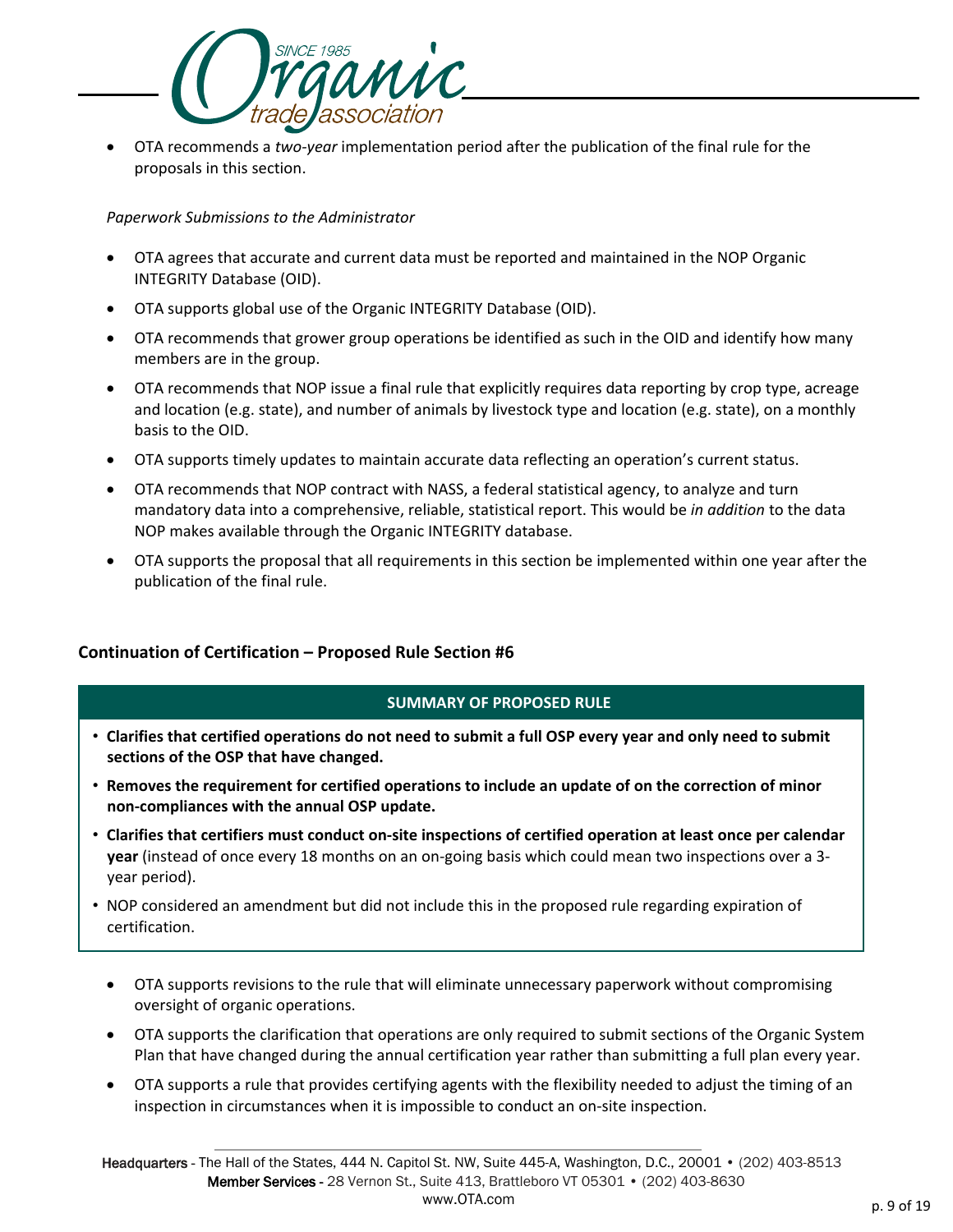

- OTA supports a requirement to conduct an on-site inspection at least once per year, but some flexibility is needed outside a strict 12-month time period. We recommend specifying that inspections must occur on an annual basis with reduced flexibility from 18 months to 15 months.
- OTA recommends a revision to the organic regulations that will provide an impossibility clause or temporary variance for conducting on-site inspections in the case of a natural disaster or natural emergency as declared by the Secretary or President. Given the unprecedented experience and the lessons learned during COVID-19, it is critical that the regulations include flexibility that allow for certifying agencies to utilize emergency remote inspections when on-site inspections are not possible.
- OTA supports the proposal that all requirements in this section be implemented within one year after the publication of the final rule.

# **Personnel Training and Qualifications – Proposed Rule Section #8**

- **Expands requirements for certifiers to continuously use a sufficient number of qualified and trained personnel for conducting inspections and certification review activities.**
- **Personnel must have the required knowledge, skills, and experience required for the scope and scale of operations as assigned**
- **Personnel must have evidence of formal education, training, or professional experience in the fields of agriculture, science, or organic production and handling that directly relates to assigned duties**
- **Minimum requirements for inspectors**
	- Must have adequate knowledge and skills about the current USDA organic standards, production and handling practices, certification and inspection, import and/or export requirements, auditing practices and skills in written and oral communications, sample collection, investigation techniques, and preparation of technically accurate inspection documents
	- Must have minimum of 1 year of field-based experience related to both the scope and scale of operations they will inspect
- **Minimum requirements for certification reviewers**
	- Must have adequate knowledge and skills in the current USDA organic standards, certification and compliance processes, and practices applicable to the type, volume, and range of review activities assigned
- **Mandatory annual requirement for 20-hours of training for inspectors and certification reviewers**
- **Certifiers must conduct on-site evaluation of inspectors per 3 years or more if warranted.** 
	- OTA supports strengthening certification personnel and inspector training and qualifications requirements.
	- OTA recommends an expanded list of required knowledge and skills for inspectors that includes specific references to mass balance and traceability auditing skills.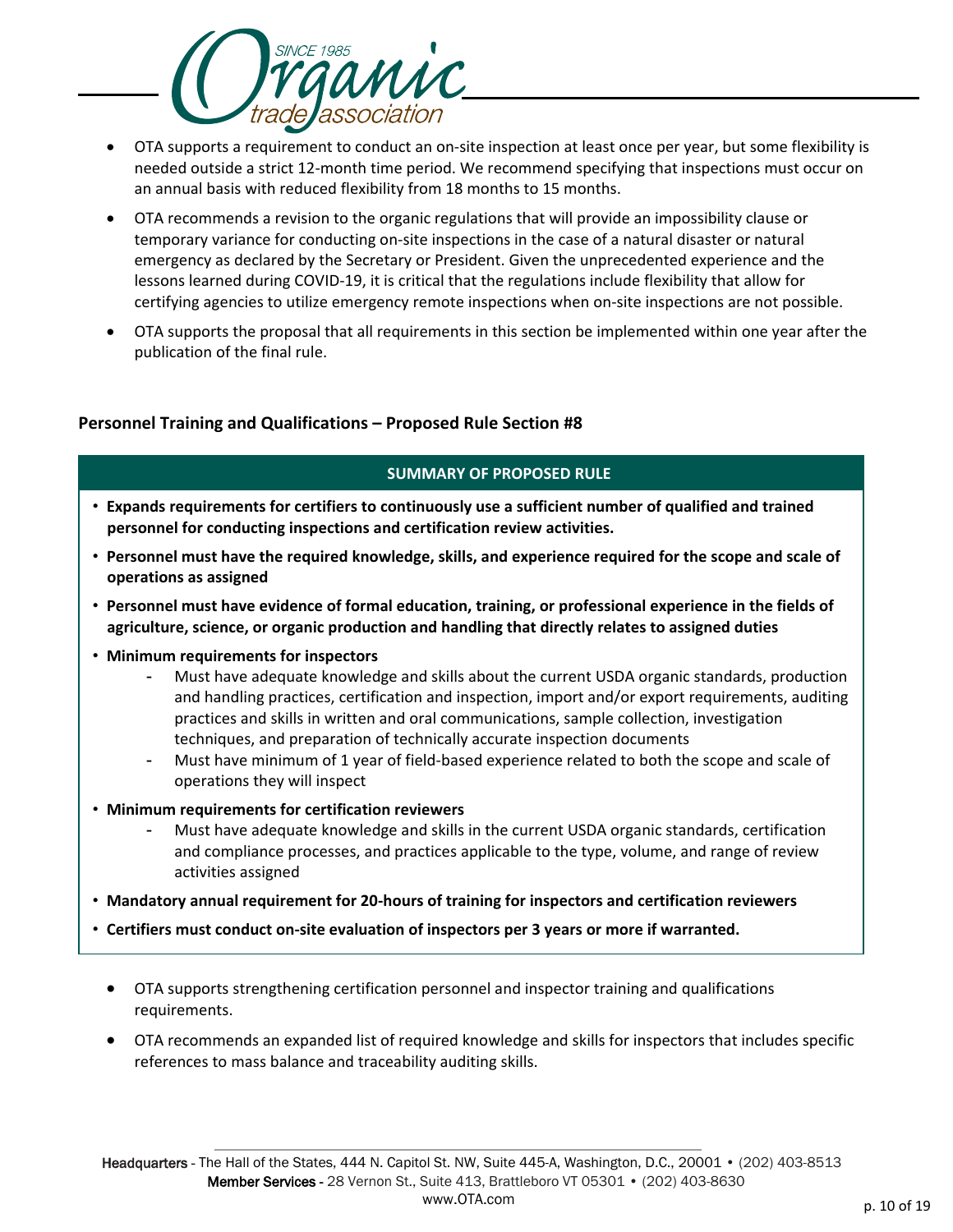

- OTA supports the required one year minimum experience requirement, and recommends a revision to clarify how to define and measure the proposal for "one year of field-based experience."
- OTA supports the requirement for qualifications and training to be specific to the scope and scale of operations assigned for certification review or inspection. We recommend that guidance be developed to define and clarify various "scopes" and "scales" for consistently evaluating whether personnel have the appropriate training and qualifications.
- OTA supports the minimum 20-hour training requirement for inspectors and certification personnel.
- OTA supports the minimum requirements for on-site evaluations of inspectors once per three years. We recommend that guidance id developed to help certifiers align on scenarios when more frequent evaluations are warranted.
- OTA supports the implementation of the proposals in this section (with OTA requested revisions and recommended guidance) within one year after publication of the final rule.

# **Oversight of Certification Activities – Proposed Rule Section #9**

- **Clarifies that NOP's oversight extends to any person conducting any** *Certification Activities* **on behalf of the certifying agent.** Includes subcontractors, subcontractor organizations, and activities performed in any certification office.
- **Requires certifiers to notify NOP within 90 calendar days after opening a new certification office where certification activities will be conducted.** Notification should include location and nature of activities and qualification of personnel at the location.
- Includes an unexplained revision to 205.640 regarding fees and other charges: Eliminates "accreditation services" from the list of costs of the accreditation services rendered under the regulations.
	- OTA supports the new term and definition of 'certification activity.'
	- OTA supports the new term and definition of 'certification office,' with clarification on home offices.
	- OTA supports the proposed requirement that NOP be notified of the opening of new certification offices.
	- OTA recommends a notification timeframe of 45 days after certification activities begin.
	- OTA does not support the revision to strike "accreditation" from the first part of § 205.640.
	- OTA supports the proposal that all requirements in this section be implemented within one year after the publication of the final rule.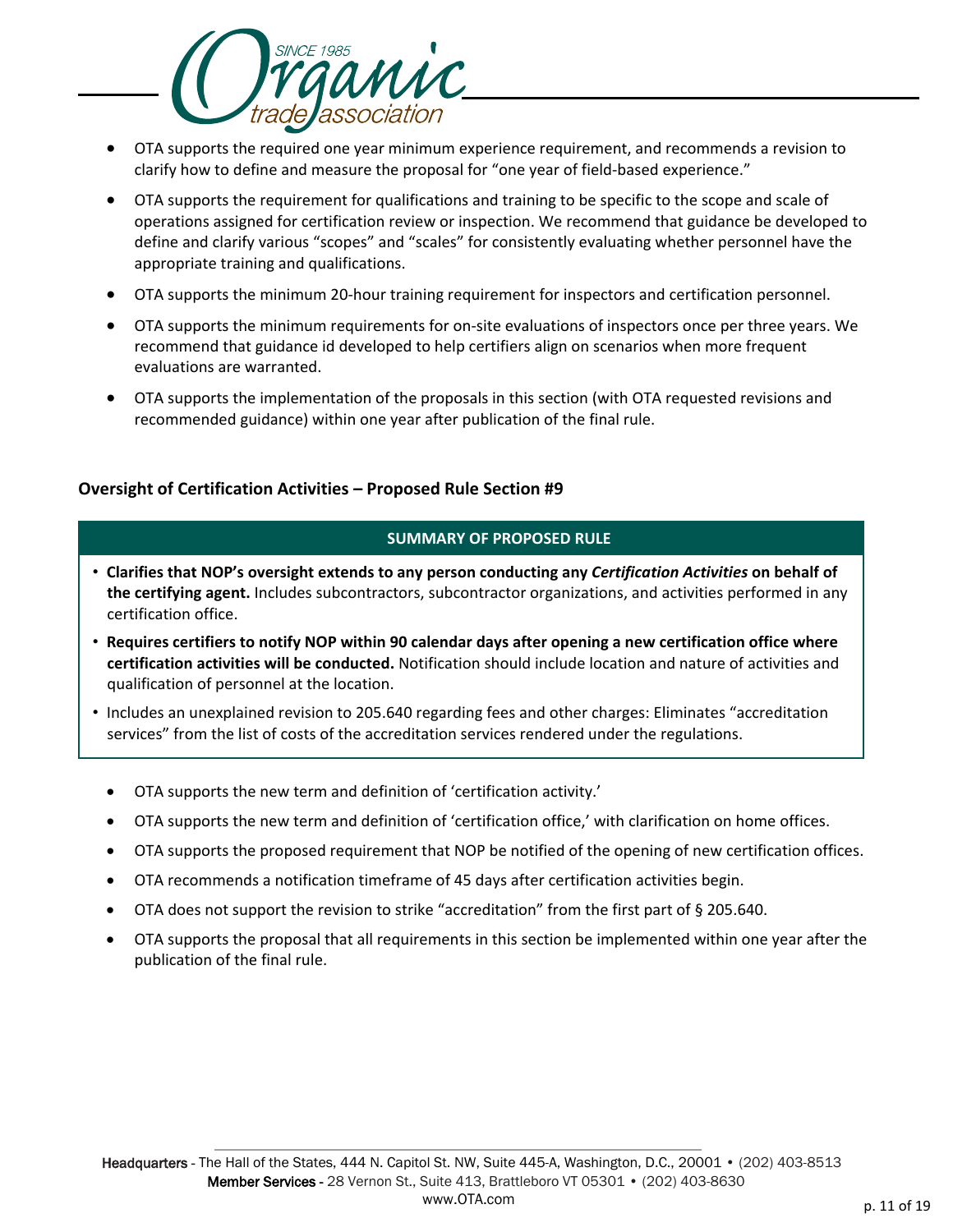

**Accepting Foreign Conformity Assessments – Proposed Rule Section #10**

- **Congress provides authority to USDA to allow imported agricultural products to be represented as organic in the U.S. if it determines that such products have been produced and handled under an organic certification program that is at least equivalent to the USDA Organic Regulations.**
	- Equivalency arrangements (Canada, EU, Japan, South Korea, Switzerland, Taiwan)
	- Recognition agreements (India, Israel, New Zealand)
- **The proposed rule codifies USDA's existing authority procedures to initiate, evaluate, accept, and terminate foreign conformity assessment systems through an equivalence determination process.** Intent is to codify existing practices, without establishing any new requirements, that will provided basis for developing additional details that describe the process and requirements for equivalence determinations.
	- Adds new definitions for *conformity assessment system* and *technical requirements* and identifies both as equally important aspects of equivalence determinations
	- Authorizes USDA to describe the scope of each determination based on its assessment of the foreign country's organic program
	- Specifies the re-review audit cycle to determine continued eligibility
	- Specifies the conditions under which a equivalency determination may be terminated
	- OTA supports the use of equivalence determinations as a tool for facilitating international organic trade, and supports the proposed rule to codify AMS's authorities and baseline procedures in the regulations.
	- OTA supports the identification and elevation of the conformity assessment system as equally important as technical requirements in an equivalency determination.
	- OTA supports the authority of AMS to describe scope of equivalence determination based on outcomes of AMS's assessment of a foreign government's organic program. OTA also recommends that data transparency and communication be addressed as part of AMS's assessment of a foreign government's organic program.
	- OTA does not support inclusion of specific audit timeframes as written in the proposed rule. OTA recommends regulatory revisions that will allow AMS to negotiate the terms of audit timeframes based on the findings of AMS's assessment.
	- OTA recommends regulatory revisions that will allow AMS to negotiate termination procedures as part of the equivalency determination based on the findings of AMS's assessment.
	- OTA sees increased risks with recognition agreements compared to equivalency arrangements as currently implemented across a number of issues including data transparency, communication, and enforcement.
	- OTA asks NOP to clarify whether recognition agreements are intended to be covered by the equivalency determination process described in the proposed rule, and explain what will happen to current recognition agreements as a result of this rulemaking action.
	- OTA supports the implementation of the proposals in this section (with OTA requested revisions) within one year after publication of the final rule.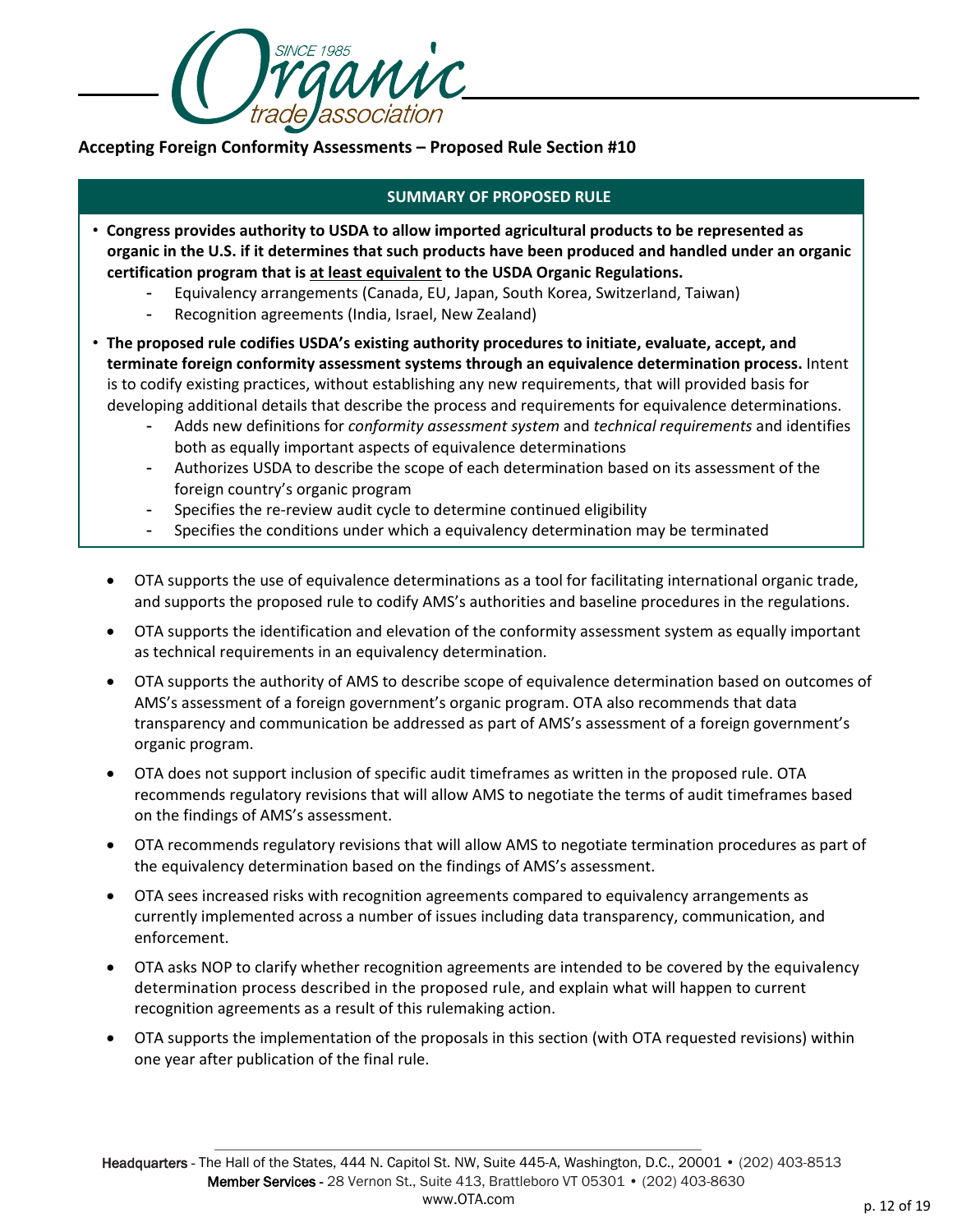

# **Noncompliance, Mediation and Appeals – Proposed Rule Section #11-15**

- **Clarifies that NOP's investigation and enforcement authorities extend to all operations that violate the Act, including uncertified operations and any "responsibly connected" persons a certified operation**
- Adds new term for *Adverse Action* that covers all types of actions that adversely affect certification or accreditation or a person subject to the Act (e.g. proposed suspension or revocation, civil penalties, etc.).
- **Requires certifier to update operator's status in NOP Organic Integrity Database within 3 days of issuing a notification of suspension or revocation, or the effective date of an operation's surrender**
- **Mediation (alternative option for dispute resolution)**
	- Adds requirement for certifiers to develop and maintain decision criteria for acceptance of mediation, and a process for identifying personnel conducting mediation and setting up mediation sessions
	- Defines 30 day window for operation to request mediation after receipt of the adverse action
- **Appeals (request that adverse action is reexamined by higher authority)**
	- AMS "may" (instead of "will") initiate formal administrative proceeding (hearing). Intended to reflect current practice that AMS may pursue the resolution of appeals through expedited, alternative means, such as settlement agreements, before initiating a formal administrative proceeding.
	- OTA supports the authority of NOP to investigate and enforce against violators of OFPA including uncertified operations.
	- OTA supports consistent clarification that enforcement actions extend to all accountable parties per the existing definition of "responsibly connected." OTA recommends guidance be developed to clarify procedures for certifier to report responsibly connected parties for operations that they certify, and for responsibly connected persons to submit a request for eligibility to be certified per §205.662(f)(1).
	- OTA supports timely updates in the NOP Organic Integrity Database regarding the certification status of surrendered, suspended or revoked operations.
	- OTA supports clear explanations of the mediation process and procedures as proposed in §205.663. OTA recommends guidance be developed to clarify the criteria that should be included in a certifier's internal policies and procedures for acceptance or denial of mediation requests, and to clarify that a third-party mediator is not required per §205.663(c).
	- OTA does not support the revision as proposed in §205.681 regarding administrative proceedings, and recommends revisions to clarify and maintain the appellant's right to an administrative hearing when requested and/or when not settled through other means, and to include a timeframe within which the appellant can request the hearing.
	- OTA supports the clarifications proposed for the general appeals section of the regulations at §205.680 and recommends that NOP staff itself appropriately so that it can respond to appeals in a timely manner.
	- OTA supports the implementation of the proposals in this section (with OTA requested revisions and recommended guidance) within one year after publication of the final rule.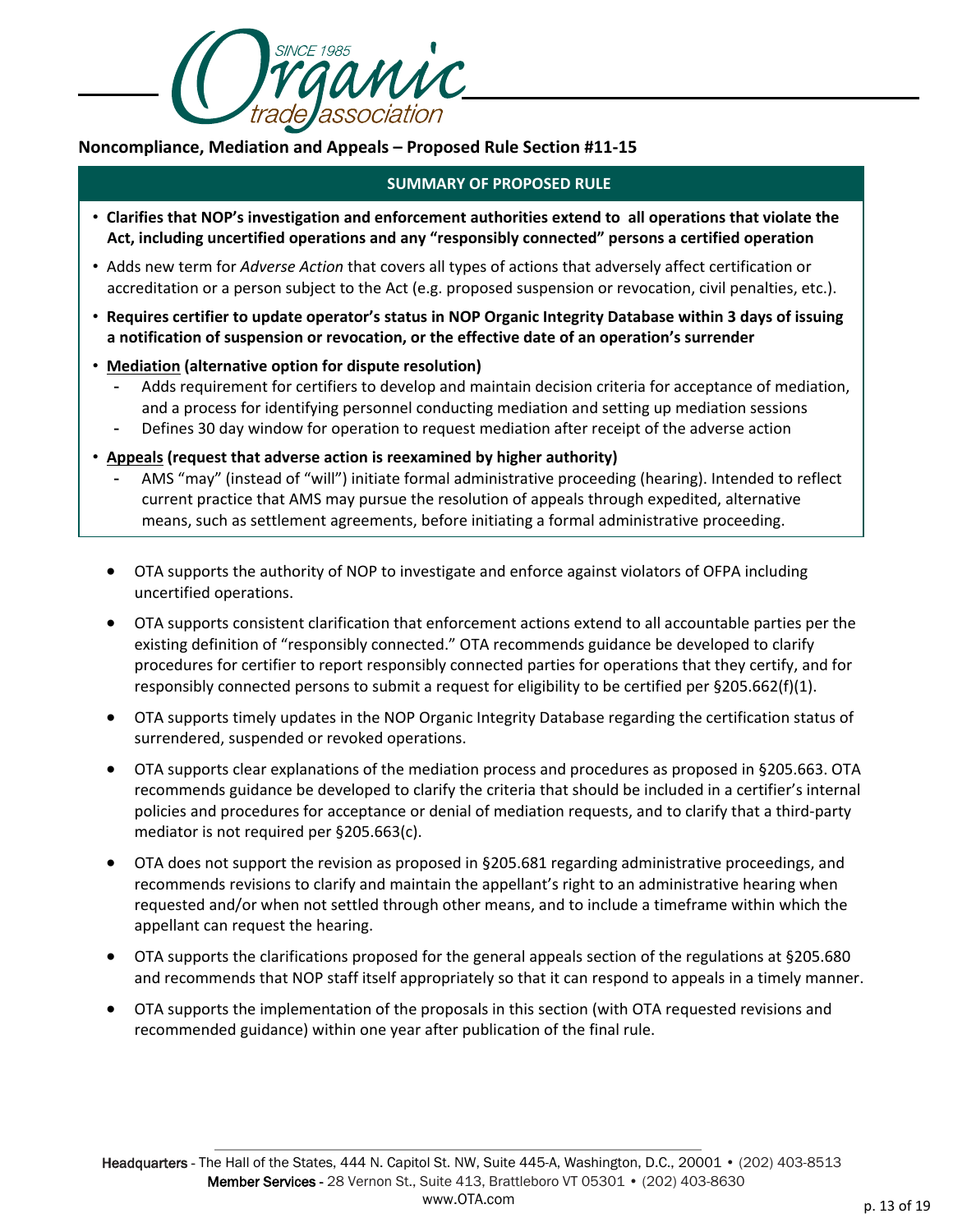

# **Grower Group Operations – Proposed Rule Section #16**

- **Established new standards for grower group certification eligibility criteria, including Internal Control System (ICS) requirements, and certifier inspection requirements.**
- **No limits on size or scale of groups or group members**
- **Scope is limited only to crop and wild crop production**
- **ICS must have policies and procedures to ensure all production and handling is compliant with the USDA organic regulations and the Act**
	- Conduct internal inspections at least annually of every member
	- Implement system of sanctions to address noncompliant members
	- Identify high-risk members
	- Define geographical proximity criteria for grower group members and production units
	- Ensure a complete audit trail from each grower group member and grower group production unit to sale and distribution
- **Certifier must conduct external onsite inspection to assess ICS**
	- Witness audit of ICS inspectors
	- Inspection of 1.4 times square foot of total members, including all high risk members, all handling facilities, and at least one per production unit
	- OTA supports certification of group operations and recommends revisions to the new terms and definitions to clarify that the grower group operation is the legal entity that is tied to the legal definition of "person" in §205.2.
	- OTA recommends that group operations are identified as such in the NOP Organic Integrity Database.
	- OTA recommends that grower group certification become a separate accreditation scope that certifiers must have in order to certify grower group operations.
	- OTA does not support limiting group certification only to producers of crop and wild crop products. OTA recommends scope-neutrality regarding the type of products that can be produced and certified under group certification, and recommends that scope limitations are removed from the rule.
	- OTA supports scale-neutrality regarding the size of groups and group members that can be certified under group certification. OTA does not support imposing limits on gross sales or field sizes of individual grower group members, nor limiting the maximum number of members allowed in a grower group operation or in a grower group production unit.
	- OTA supports geographic proximity of members, and sees no need for more specific limits to further define geographic proximity.
	- OTA supports the allowance for members to also have separate individual certification outside of the group should they want to sell organic products outside of the group if they are certified for such products.
	- OTA does not support the current proposal that requires certifiers to inspect high-risk members based on the internal control system's own risk criteria. OTA recommends that certifiers conduct an independent external risk assessment separate from (and in addition to) the internal risk assessment conducted by the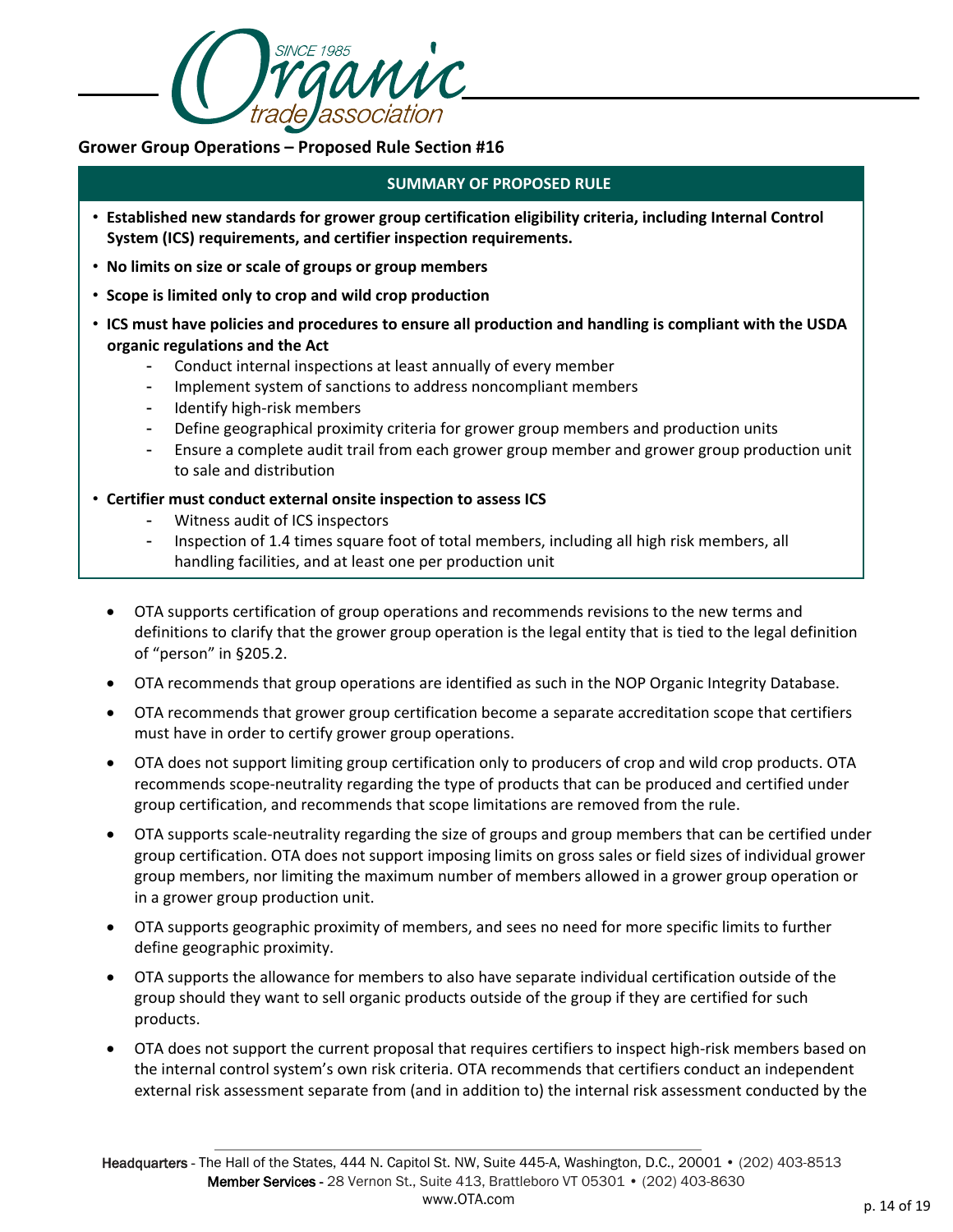

internal control system. OTA also recommends that NOP develop guidance to support certifiers in reaching a common understanding of the criteria that should be used to identify high risk group members and to assess risks of groups as a whole.

- OTA supports many of the specific regulatory requirements for the Internal Control System (ICS), and recommends several critical revisions to the proposed rule that will enhance and clarify the ICS's responsibilities for establishing and maintaining strong oversight and enforcement capabilities.
- OTA recommends regulatory clarifications and guidance to ensure sufficient qualifications of ICS personnel.
- OTA recommends regulatory clarifications to ensure that recordkeeping by the ICS is sufficient to demonstrate compliance.
- OTA recommends regulatory clarifications to elevate and enhance ICS requirements for member training to ensure that all group members understand and can comply with the organic regulations.
- OTA recommends regulatory clarifications and guidance to ensure internal inspections conducted by the ICS are robust, clearly understood, and consistently implemented.
- OTA recommends the development of guidance that clarifies the scenarios that would qualify as a conflict of interest in an ICS.
- OTA supports the sampling method for external inspections that requires the certifier to inspect 1.4 times the square root (1.4√) of members. We also recommend that NOP explore whether to establish a minimum percentage of members (e.g. 2%) that must be inspected that can be used in combination with the 1.4√ method. We also recommend that NOP provide guidance to certifiers that will help ensure that each production unit is well represented in the overall sample of external inspections.
- OTA recommends a modified requirement for external witness audits that requires the certifier to evaluate *at least 25%* of internal auditors to ensure a representative sample of ICS inspectors are evaluated.
- OTA recommends the development of guidance for certifier's external oversight and enforcement of group operations in a manner that focuses on the assessment of the internal control system.
- OTA supports the implementation of the proposals in this section (with OTA requested revisions and recommended guidance) within one year after publication of the final rule.

# **Calculating Percent Organic Ingredients – Proposed Rule Section #17**

- **Essentially a technical correction to the regulation that addresses the process of dividing organic ingredients by the total combined ingredients (organic and non-organic) to determine the organic percentage of a NOP certified product.**
- **Replaces "finished product" with "all ingredients at formulation" to clarify that the calculation of organic content is to be made at the time of formulation, regardless of whether further processing occurs after formulation.**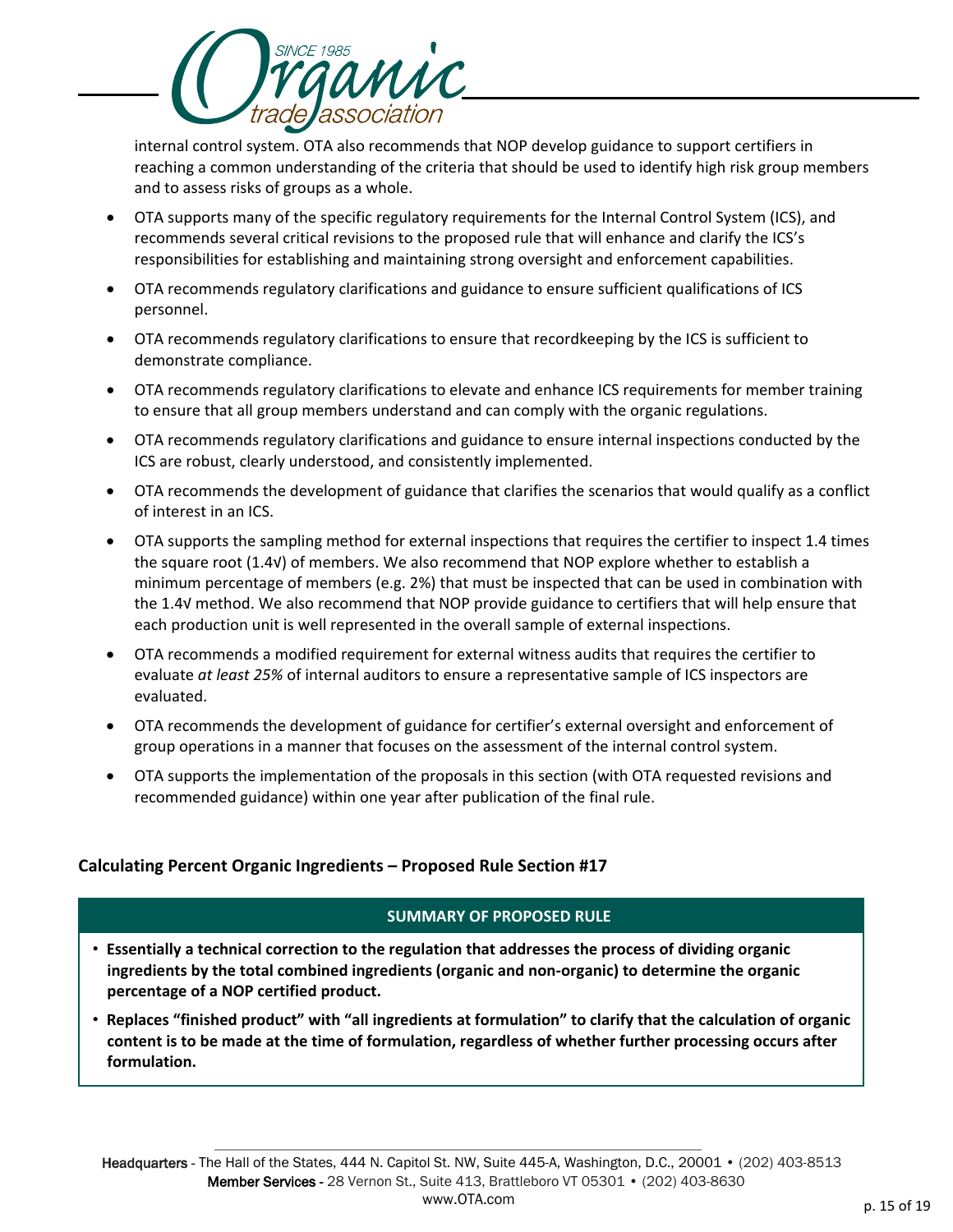

- OTA supports a revision to the organic regulations to clarify the division method used to calculate the organic percentage of a NOP certified product. The intent of NOP's proposed revisions aligns with OTA's Comments on the corresponding NOSB recommendation.
- OTA supports the proposed revisions with minor adjustments to further clarify that the calculation should be made "at formulation."
- OTA requests that NOP complete its process and finalize NOP Guidance 5037. Additional clarification on when to exclude water from individual ingredients is greatly needed.
- OTA supports an implementation period of one year after the publication of the final rule.

# **Supply Chain Traceability and Fraud Prevention – Proposed Rule Section #18**

- **Requires certified operations to maintain audit trail documentation for products that they produce, receive, and or/handle**
	- Must provide supply chain traceability within their operation, back to their suppliers, and forward to their customers
	- Requires organic identification on all records
- **Requires that certified operations have monitoring practices and procedures to verify organic status of suppliers and prevent/detect organic fraud**
	- Elements may include: identify critical control points; conduct vulnerability assessment; implement mitigation measures to correct vulnerabilities and minimize supplier risk
	- Scope/complexity verifies by operation, e.g. producers who do not handle products produced by another operation don't need supplier verification practices but may need to verify other purchased inputs
	- OTA's Organic Fraud Prevention Solutions is cited as example
- **Adds new definition for** *Organic Fraud:* Intentional deception for illicit economic gain, where nonorganic products are represented as organic
- Requires that certifiers have procedures for identifying high-risk operations and to annually conduct riskbased supply chain audits
- Requires certifiers to have procedures for reporting credible evidence of fraud to the USDA
- Requires certifiers to share information with other certifying agents to help verify supply chains and conduct investigations
	- OTA supports adding the new term '*organic fraud'* to the organic regulations to clarify the actions this proposed rule is intended to reduce and to support global communication and overall strategic direction of organic fraud prevention.
	- OTA supports the proposed definition of '*organic fraud'* whereas the action taking place is 'intentional deception' and the motivation is economic gain. However, OTA recommends that the term 'illicit' be removed from and the definition is revised to more clearly encompass the types of fraudulent activities that occur in the organic supply chain.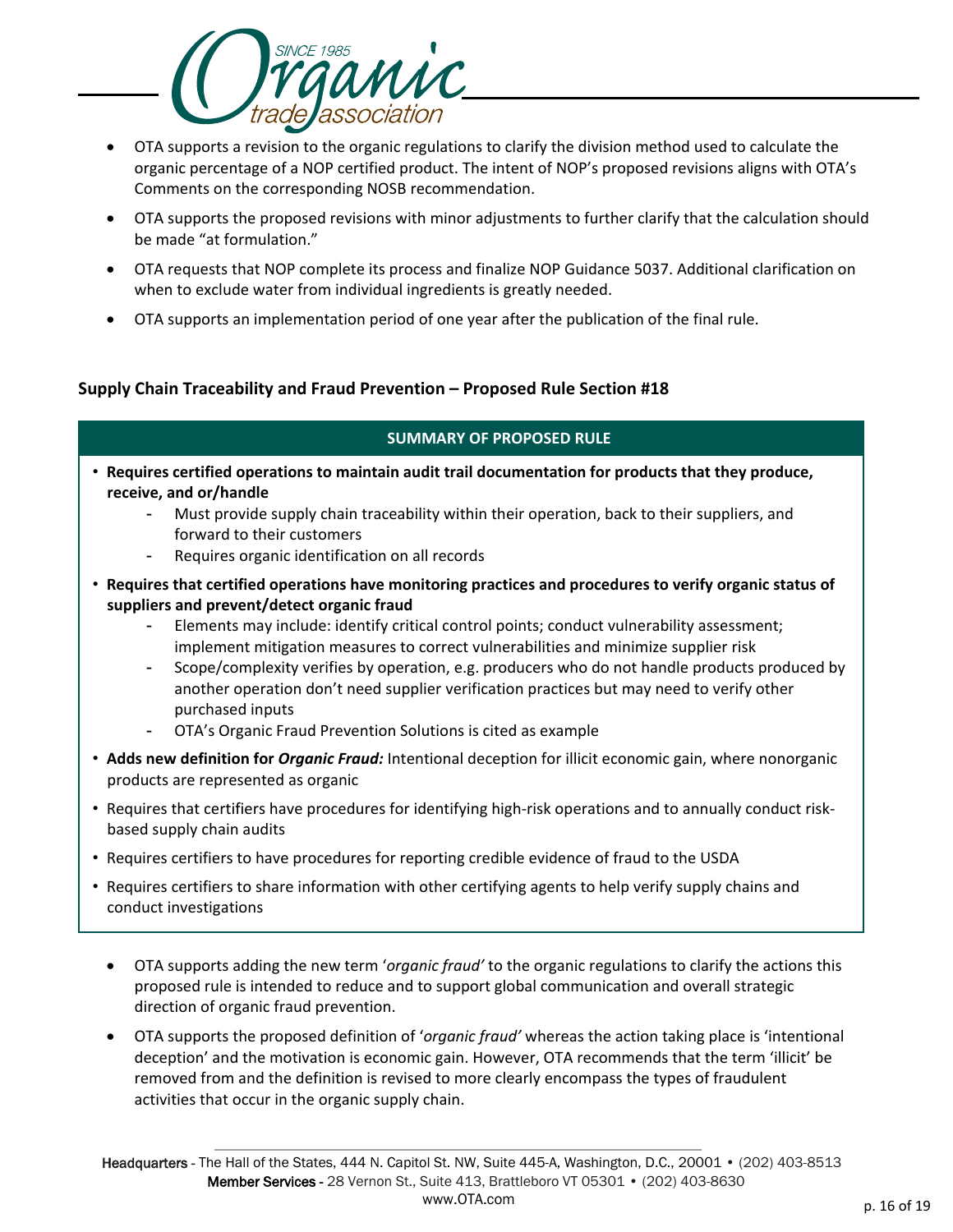

- OTA supports a requirement to include organic identification on the records maintained by a certified operation.
- OTA supports incorporating the term "audit trail" into the organic regulations at § 205.103(b)(3).
- OTA supports the proposal that certified operations must have procedures and practices to verify suppliers and prevent organic fraud. More specifically, we support a requirement that certified operations develop and implement an organic fraud prevention plan.
- OTA supports a requirement for certifying agents to share information with each other to verify supply chains and conduct investigations.
- OTA recommends adding the term '*supply chain traceability*' to the organic regulations to clearly define a core concept that is integral to the purpose of this proposed rule and used throughout this proposed rule.
- OTA supports the requirement for certifiers to annually conduct risk-based supply chain audits to verify organic status of a product(s) of a certified operation(s) it certifies, back to the source(s). Defining '*supply chain traceability'* will help the clarity of this new requirement.
- OTA supports the proposal that requires certifiers to have criteria and procedures for: (1) identifying high-risk operations and agricultural products to conduct risk-based supply chain audits; and (2) reporting credible evidence of organic fraud to the USDA.
- OTA supports the proposal that all requirements in this section be implemented within one year after the publication of the final rule.

# **Technical Corrections – Proposed Rule Section #19**

- **Change "produced" to "processed" in §205.301(f)(2) and vice versa in §205.301(f)(3) to better describe the application methods of ionizing radiation and sewage sludge, respectively**
- **Change "205.200" to "205.201" in §205.400(b) and §205.401(a) to correct the reference to the OSP section of the regulations.**
	- OTA has no concerns with the proposed technical corrections, and recommends that these technical corrections be implemented immediately upon the effective date of the final rule.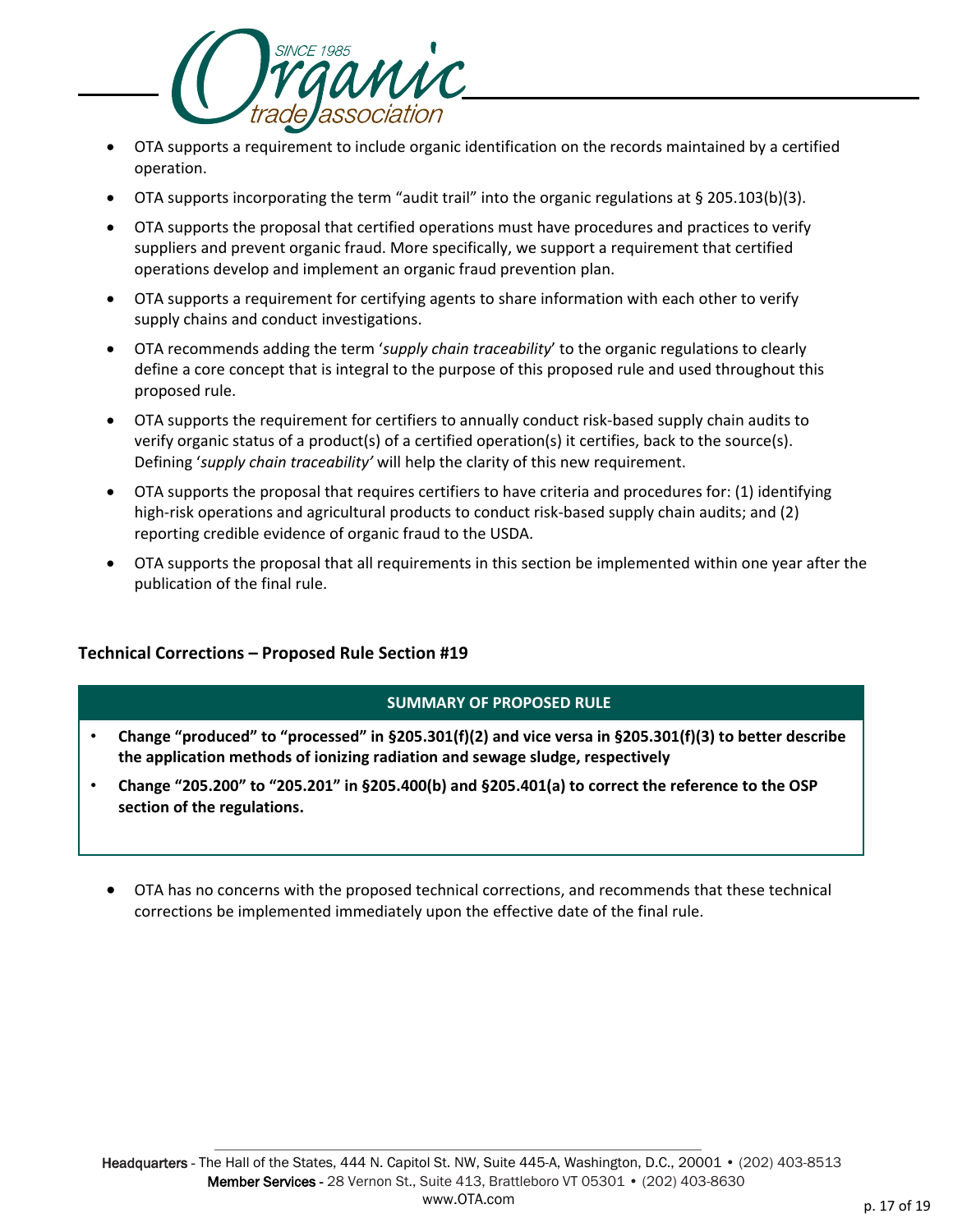

**Additional Amendments considered but not included in Proposed Rule – Proposed Rule Section #20**

# **SUMMARY OF AMENDMENTS CONSIDERED**

- **Packaged Product Labeling –** Considers an amendment to the labeling requirements for packaged products (205.303–304) to clarify which certified operation and certifying agent must be listed on the label of a private-label organic product.
- **Expiration of Certification –** Considers an amendment in which an operation's certification would expire on an annual basis if the operation did not submit fees and update its certificate of organic operation.
- **Fees to AMS and Oversight of Certifying Agents' Fee –** Asks for public comments on how fees from certifying agents to NOP could strengthen testing and enforcement across all stakeholders to ensure that NOP keeps pace with the rapid growth and better serves the industry.
	- **Packaged Product Labeling -** For private-label packaged products, the certifying agent displayed on the label should be the certifying agent of the certified operation listed on the label. The name of the handler or distributor and its certifying agent should also match the information reported in the Organic Integrity Database. Listing contract manufacturers on labels should not be mandatory.
	- **Expiration of Certification -** OTA does not support an amendment that would cause an operation's certification status to automatically expire on an annual basis if the operation did not submit fees and update its certificate of organic operation.
	- **Fees to AMS and Oversight of Certifying Agents' Fees -** OTA does not support a user fee model. OTA maintains that funding should continue to come from congressional appropriations.

# **Implementation Timeframe**

#### **SUMMARY OF AMENDMENTS CONSIDERED**

#### • **Operations must be in full compliance within 1 year after publication of the final rule**

| <b>Topic</b>                                          | OTA's Recommended Implementation Timeframe (from<br>publication of the final rule)                                                       |
|-------------------------------------------------------|------------------------------------------------------------------------------------------------------------------------------------------|
| <b>Exemptions from Certification</b>                  | 2 Years for handling operations that must get certified as a<br>result of this proposed rule                                             |
| Imports to the United States (Import<br>Certificates) | 2 Years for shipments by ground transportation from Mexico<br>and Canada; 1 year from publication of final rule for all other<br>imports |
| Labeling of Nonretail Containers                      | 2 Years for all nonretail containers                                                                                                     |
| On-site and Unannounced Inspections                   | 1 Year                                                                                                                                   |
| Organic Certificates & Data Reporting                 | 2 Years for mandatory use of Organic Integrity Database for<br>generating certificates                                                   |